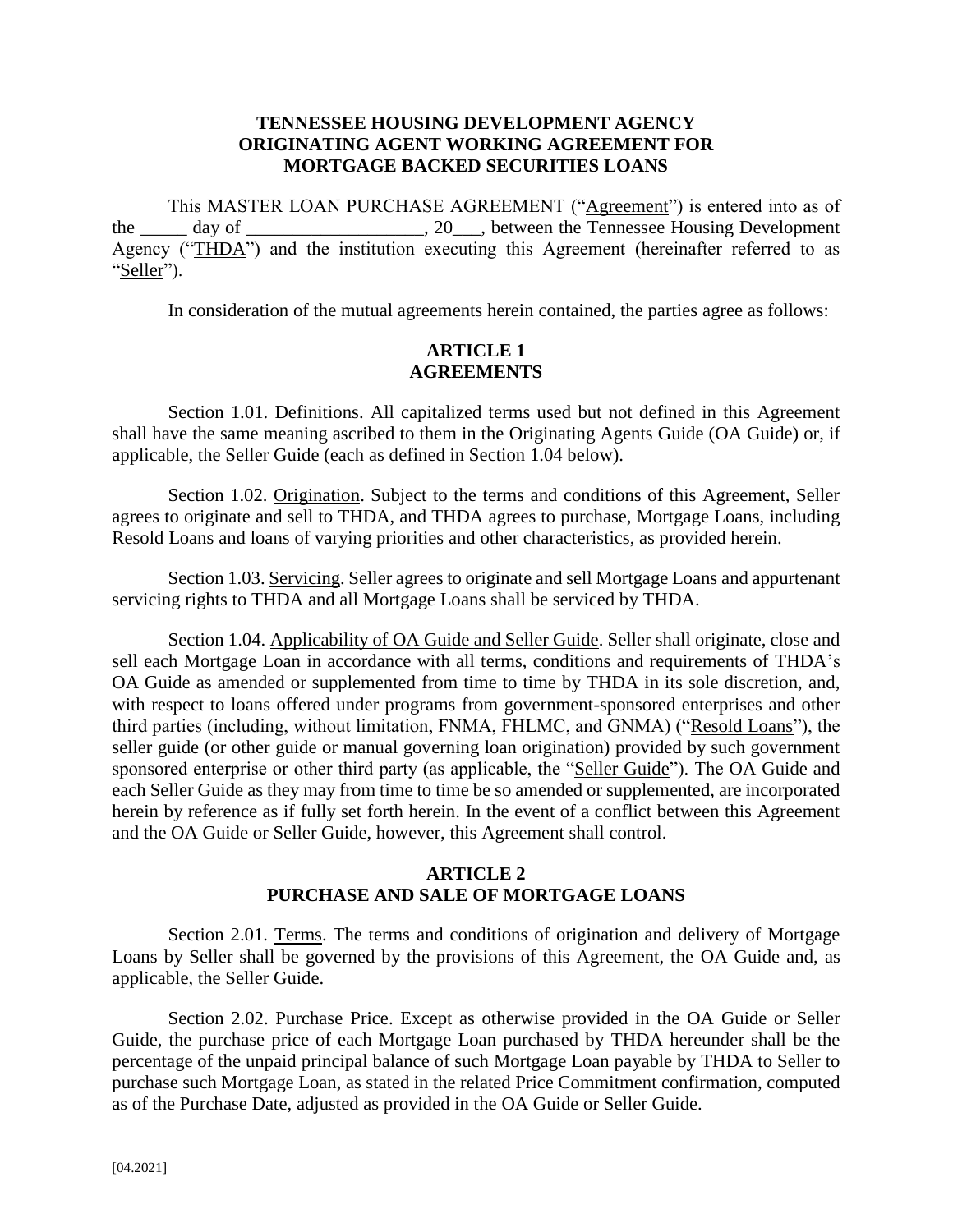Section 2.03. Price Commitment. "Price Commitment" shall mean, with respect to any Mortgage Loan, the confirmation issued to Seller with the terms and conditions under which Seller is obligated to sell and THDA is obligated to purchase such Mortgage Loan, including, without limitation, terms and conditions relating to Mortgage Product, Purchase Price, Mortgage Interest Rate, Lock Expiration Date, and issued in accordance with the OA Guide or Seller Guide and a Product Term Sheet and Daily Pricing Sheet then in effect. A Price Commitment issued for any Mortgage Loan shall expire on the date specified therein.

Section 2.04. Right to Decline Purchase. Notwithstanding any other provision of this Agreement, THDA reserves the right at all times to decline to purchase any Mortgage Loan submitted to it by Seller which, in the sole discretion of THDA, does not conform to the requirements of this Agreement, the OA Guide or the Seller Guide, as applicable.

Section 2.05. Registration. Seller shall register any Mortgage Loan it intends to sell to THDA only on Business Days between 9:00 a.m. and 4:30 p.m. Central Time. As used herein, "Business Days" shall mean any day on which the offices of THDA are open for business. Registrations shall be made in accordance with procedures established by THDA in the OA Guide. Registration evidences the intent of Seller to sell the related Resold Loan to THDA but is nonbinding on either THDA or Seller.

Section 2.06. Best Efforts Delivery. Seller is not obligated to deliver to THDA any Mortgage Loan for which Seller has obtained a Price Commitment if the Mortgage Loan is not closed on account of the fault of the borrower. If a Mortgage Loan for which Seller has obtained a Price Commitment actually closes, the Seller shall deliver the Mortgage Loan to THDA under the related Price Commitment.

Section 2.07. Document Deliveries. Mortgage submission packages and/or other documentation required in the Seller Guide, shall be delivered to THDA via THDA's THELMA electronic portal, except that original notes shall be shipped by overnight services and must be addressed as follows:

> **THDA** Attn: Closing Department 502 Deaderick Street, 3rd Floor Nashville, TN 37243

<span id="page-1-0"></span>or to such other address as THDA may specify in writing from time to time.

## **ARTICLE 3 REPRESENTATIONS AND WARRANTIES**

Section 3.01. Reliance. Seller acknowledges that THDA purchases Mortgage Loans in reliance upon the accuracy and truth of Seller's representations and warranties and on Seller's compliance with requirements, terms and conditions set forth in this Agreement, the Program and the Seller Guide, as applicable. The representations and warranties pertaining to each Mortgage Loan purchased by THDA (a) are for the benefit of THDA, its successors and assigns; (b) continue in full force and effect after the sale of such Mortgage Loan to THDA and, if applicable, resale of such Mortgage Loan and for so long as such Mortgage Loan remains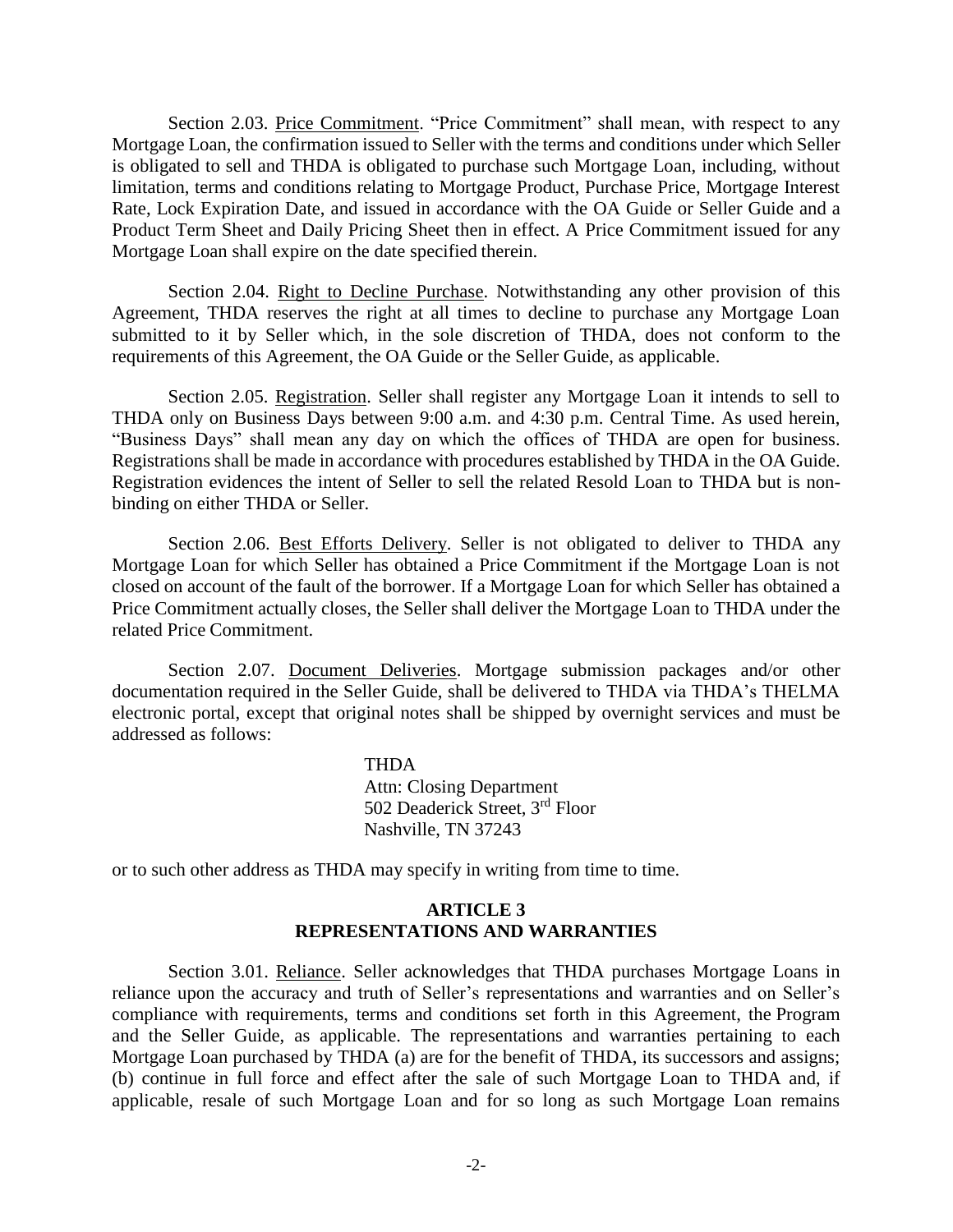outstanding and thereafter for so long as THDA or its successors and assigns incur or risk any liability or loss with respect to such Mortgage Loan; (c) survive the Purchase Date and any termination of this Agreement or any agreement between THDA and any government sponsored enterprise or other third party that purchases Resold Loans (each a "Resold Loans Purchase Agreement"); and (d) are not affected by any investigation or review made by, or on behalf of, THDA or any purchaser of a Resold Loan.

Section 3.02. Applicability. The representations and warranties contained herein are, as of the Closing Date, and will be as of the Purchase Date, true and correct. Making these representations and warranties does not release Seller from its obligations under any representations and warranties contained in the OA Guide and/or Seller Guide.

Section 3.03. Specific Representations and Warranties Relative to Mortgage Loans. Seller represents and warrants to THDA, with respect to each Mortgage Loan, asfollows:

- (a) The information set forth in the Loan Funding Request is or wastrue, complete and correct at the date or dates with respect to which such information is furnished.
- (b) The Mortgage Loan is an Eligible Mortgage Loan and is qualified for purchase by THDA.
- (c) The Mortgage Loan meets the terms and conditions of this Agreement and the OA Guide; it has been made to an Eligible Borrower to finance an Eligible Residence; and Seller has reviewed and approved the Borrower's application and Borrower's Affidavit for conformity with the income and eligibility provisions in the OA Guide and the Seller Guide, as applicable.
- (d) The closing costs of the Mortgage Loan did not exceed the aggregate of actual amounts expended (and did not exceed the usual and customary amounts charged by Seller on mortgage loans) for: (i) title abstract, title insurance, deed tax, attorneys' fees, surveys, appraisal fees, filing, homebuyer education and recording fees or other required fees; (ii) the actual amounts paid or escrowed for taxes and insurance or other payments; and (iii) origination fees as specified by THDA.
- (e) The Mortgage Loan does not provide for prepayment charges or penalties and provides that late charges, if collected, will not exceed the amount and period permissible under applicable law.
- (f) Immediately prior to the transfer and assignment to THDA, Seller held good, marketable and indefeasible title to, and was the sole owner of, the Mortgage Loan, free and clear of any lien, claim, charge, encumbrance or interest of any kind and had full right and authority, subject to no interest (including any security interest), lien or participation of, or agreement with, any other party, to transfer, sell and assign the same, and the assignment of the Mortgage Loan by Seller validly transfers good, marketable and indefeasible title to, and sole ownership of, such Mortgage Loan to THDA, free and clear of any pledge, lien, security interest or other encumbrance.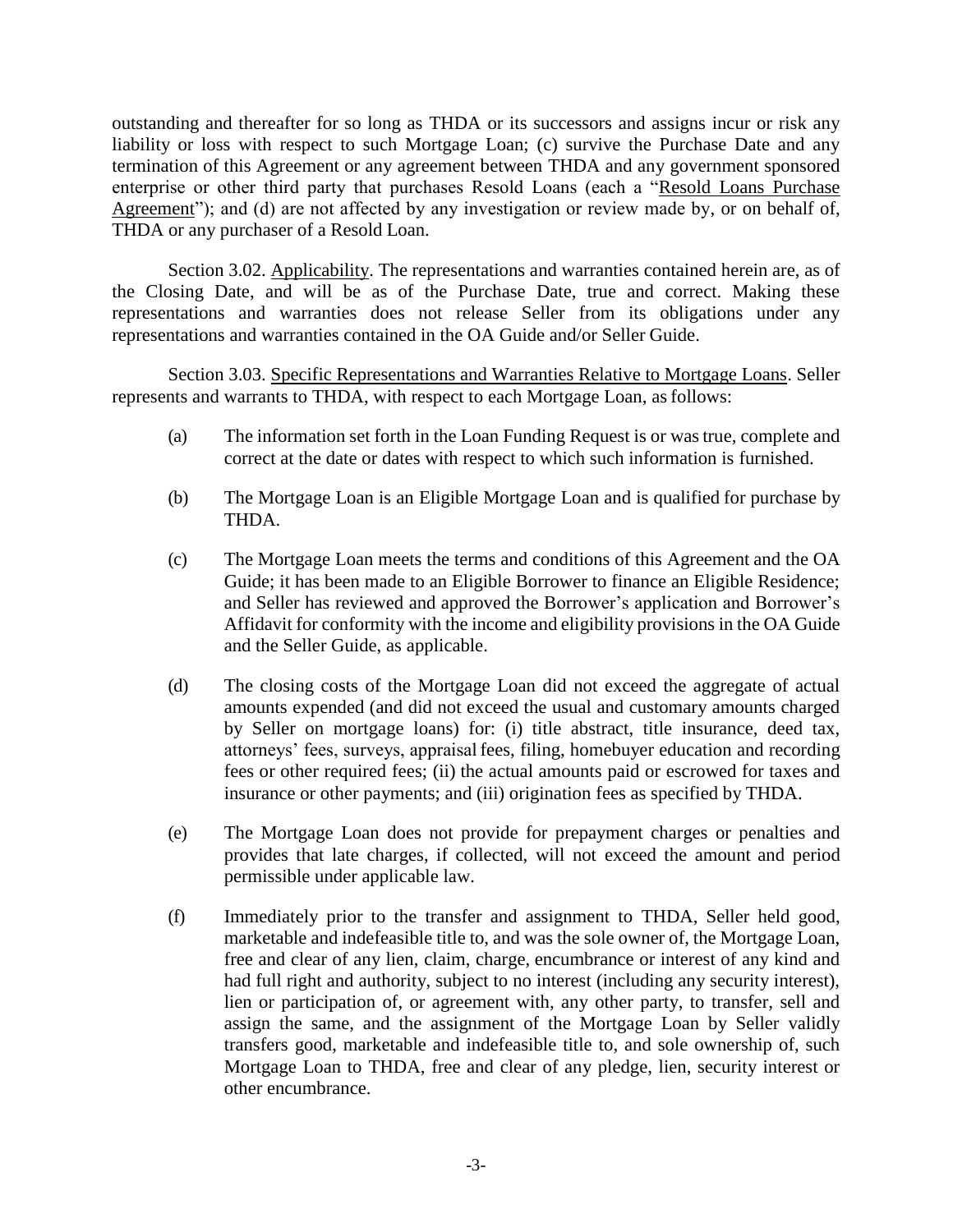- (g) The Promissory Note and Mortgage executed in connection with the Mortgage Loan: (i) are in such form as specified in the OA Guide and the Seller Guide, as applicable; (ii) are genuine; (iii) have been appropriately executed and witnessed by the persons whose names appear as signatories and witnesses; (iv) constitute the valid and binding legal obligations of the Borrower thereto, enforceable in accordance with their respective terms, except as such enforcement may be limited by bankruptcy, insolvency, reorganization, moratorium or other laws affecting the enforcement of creditors' rights generally, or by general principles of equity; and (v) are free from any right of set-off, counterclaim, rescission, abatement, diminution or other claim or defense, including the defense of usury (collectively, "Defenses"), and the operation of any term of the Promissory Note or the Mortgage, or the exercise of any right thereunder, shall not render the Mortgage or the Promissory Note unenforceable, in whole or in part, or subject to any Defenses and no Defenses have been asserted with respect thereto, except that no representation or warranty is made with respect to the effect of the Servicemembers Civil Relief Act, Pub. L. No. 180-189 (December 19, 2003), as amended, on any Promissory Note or Mortgage.
- (h) The endorsement of the Promissory Note and the assignment of the Mortgage have each been duly authorized and delivered by Seller, the assignment is in proper form for recording and has been recorded, or delivered for recording, in the appropriate public records, and each constitutes the legal, valid and binding endorsement of such Note or assignment of such Mortgage, as applicable.
- <span id="page-3-0"></span>(i) The Mortgage Loan is secured by a valid and duly recorded first mortgage lien on a fee simple interest in the real property covered thereby including all improvements and fixtures thereon and all additions, alterations and replacements made at any time with respect to the foregoing, which first mortgage lien is subject only to the liens of taxes or assessments which are not delinquent and building restrictions or other restrictive covenants, conditions or easements of public record as of the date of recording of such Mortgage, such exceptions appearing of record being acceptable to mortgage lending institutions generally and specifically referred to in the lender's title insurance policy delivered to the originator of the Mortgage Loan and which do not adversely affect the value of the property subject to the Mortgage Loan.
- (j) The Mortgage Loan has been underwritten in accordance with the OA Guide and, if applicable, the Seller Guide; the origination, and to the extent applicable, servicing and collection practices used by the Seller with respect to each Promissory Note and Mortgage have been in all respects legal, proper and prudent, and have met customary standards utilized by mortgage lenders in their residential mortgage origination business and, to the extent applicable, servicing business, except as otherwise permitted by the OA Guide or, if applicable, the Seller Guide; the property securing the Mortgage Loan has been appraised using recognized appraisal standards acceptable to FNMA or FHLMC and in compliance with the OA Guide and, if applicable, the Seller Guide; the credit evaluation of the Borrower has been done in accordance with the OA Guide and, if applicable, the Seller Guide;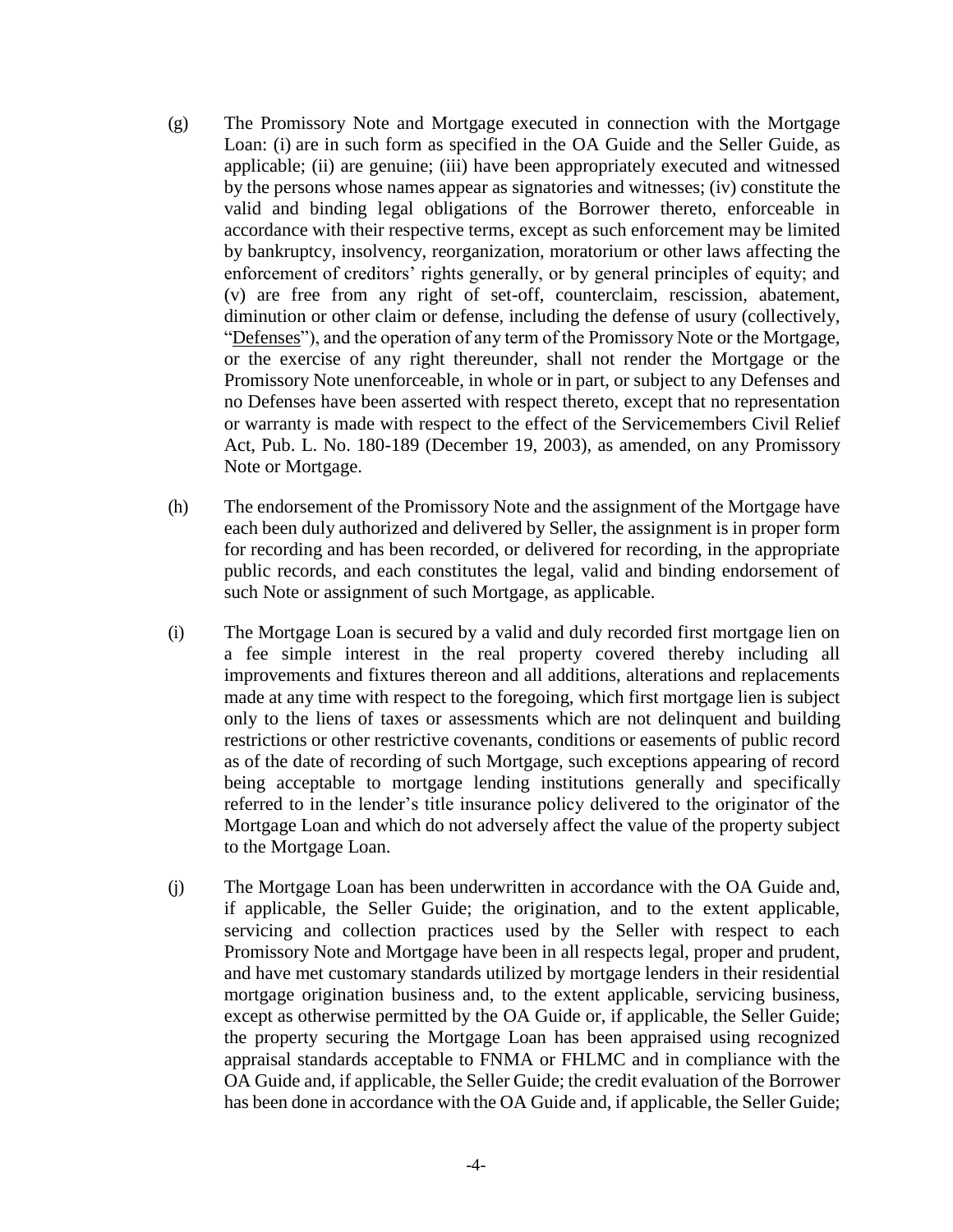and Seller has determined, to the best of Seller's knowledge and ability, that the Borrower has sufficient income and other resources to make the monthly mortgage and Escrow Payments when due, considering the Borrower's other debt obligations and typical living expenses; with respect to escrow deposits and payments, all such deposits and payments are in the possession of, or under the control of, Seller and there exist no deficiencies in connection therewith.

- (k) The Mortgage Loan was made in compliance with, and is enforceable under applicable local, state and federal laws, regulations and orders (including without limitation, applicable usury and disclosure laws, the federal Equal Credit Opportunity and Fair Credit Reporting Acts, Real Estate Settlement Procedures Act and Regulation Z thereunder) and neither the transfer of any interest in the Mortgage Loan to THDA nor any other act provided for in this Agreement or the OA Guide and the Seller Guide, as applicable, will involve the violation of any such law, regulation or order. The Mortgage Loan was originated by a person or entity legally authorized to do so in the State of Tennessee. All closing and settlement costs and all other charges in connection with the Mortgage Loan, paid or borne by the Borrower or the Property Seller securing the Mortgage Loan, have been disclosed to such parties and have been clearly itemized, identified and detailed on a closing or settlement statement, a signed copy of which was furnished on or before closing to such Borrower and Property Seller.
- (l) The Mortgage Loan had a principal balance at origination which did not exceed the maximum Value of the Property provided in the OA Guide after consideration of any guarantee or primary mortgage insurance on the Mortgage Loan. If the Mortgage Loan is required by the OA Guide or the Seller Guide to be guaranteed or insured, the Mortgage Loan is guaranteed or insured to the extent required by the OA Guide and the Seller Guide by a guarantor or insurer which meets all requirements of the OA Guide and the Seller Guide and such guarantee or insurance is in full force and effect, and, upon purchase of the Mortgage Loan, such guarantee or insurance shall inure to the benefit of THDA, its successors and assigns. The provisions of such guarantee or insurance policy have been and are being complied with and all guarantee fees or insurance premiums due thereunder have been paid.
- (m) The Mortgage Loan is covered by a valid and subsisting lender's title insurance policy in form acceptable to FNMA or FHLMC, the benefits of which run to THDA, its successors and assigns, in the form and amount required by the OA Guide and the Seller Guide, subject only to exceptions described in paragraph [\(j\)](#page-3-0)  [above.](#page-3-0) No claims have been made under such lender's title insurance policy.
- (n) The improvements on the real property subject to the Mortgage Loan are covered by a valid and subsisting standard hazard insurance policy, in form consistent with the OA Guide and the Seller Guide, as applicable, insuring against loss by fire, hazards of extended coverage and such other hazards as are customary in the area where the real property subject to the Mortgage Loan is located in an amount sufficient to compensate THDA for a loss equal to the replacement cost of the improvements. Such hazard insurance policy contains a standard mortgagee clause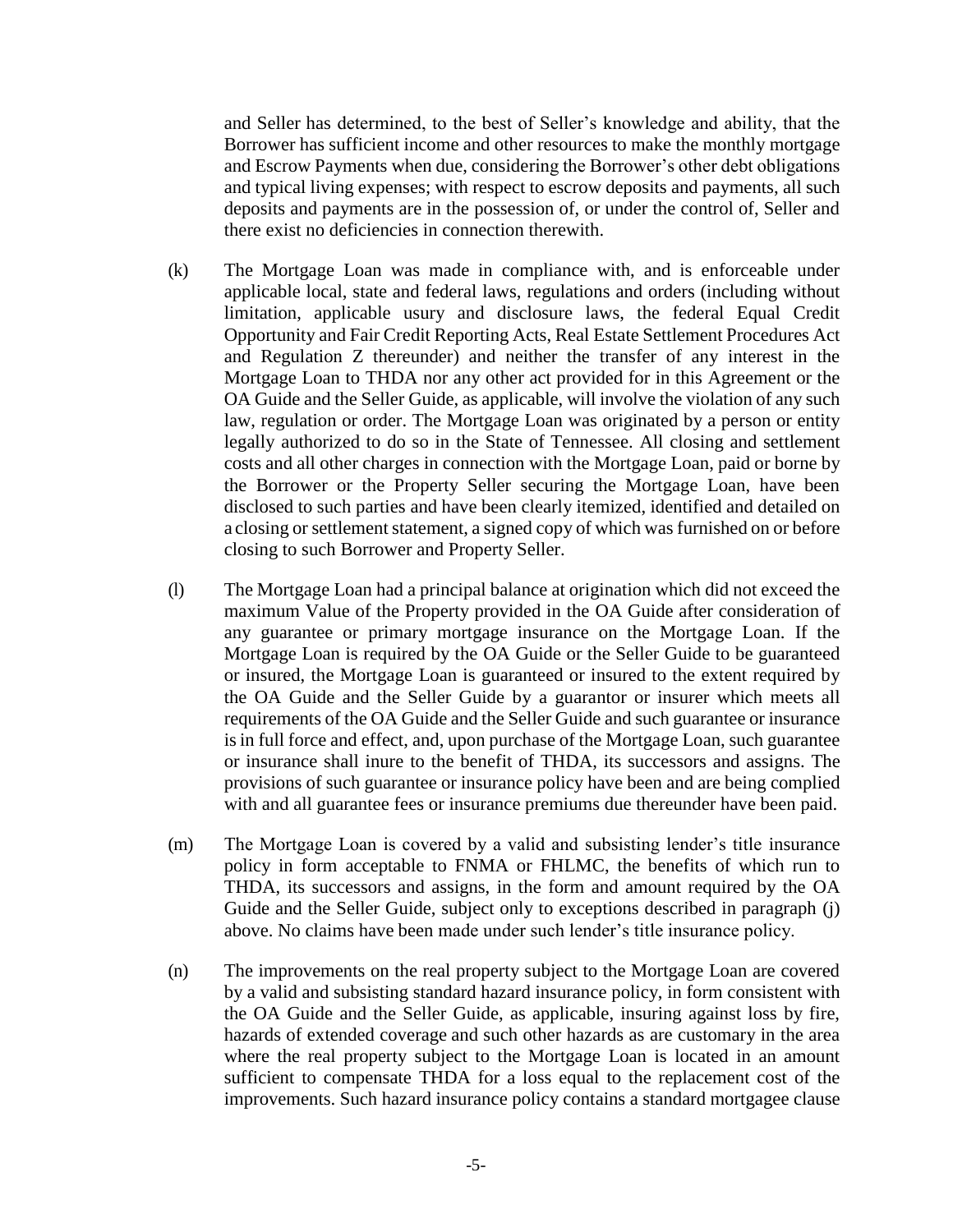naming Seller (or the originator) and its successors and assigns as mortgagee, and to the best of Seller's knowledge, such clause is still in effect and all premiums thereon have been paid. If any real property subject to the Mortgage Loan is located in an area identified by the Federal Emergency Management Agency as having special flood hazards, such property is covered by flood insurance for a loss equal to the replacement cost of the improvements. The Mortgage obligates the Borrower thereunder to maintain the standard hazard insurance policy and any required flood insurance at the Borrower's cost and expense, and on the Borrower's failure to do so, authorizes the holder to obtain and maintain such insurance at the Borrower's cost and expense and to seek reimbursement thereof from the Borrower.

- (o) With respect to the property covered by the Mortgage Loan, Seller warrants that: (i) the property is free and clear of all mechanics' liens, materialmen's liens or similar types of liens; (ii) there are no delinquent taxes, assessments or other outstanding charges affecting the property that would permit a taxing authority to initiate foreclosure proceedings against the property; (iii) Seller has no knowledge that any improvement to the property is in violation of any applicable zoning law or regulation; (iv) the property is not damaged by fire, wind or other cause of loss and is in good repair (except if such Mortgage Loan is a rehabilitation loan); (v) there are no proceedings pending for the partial or total condemnation of the property; (vi) any improvements that are included in the appraised value of the property are totally within the property's boundaries and building restriction lines (or the lender's title insurance policy affirmatively insures against loss or damage by reason of any violation); and (vii) no improvements on adjoining property encroach on the property so as to affect the value or marketability of the property.
- (p) No payment required by the Mortgage Loan is delinquent and the Mortgage Loan was not delinquent during the 12-month period preceding the Purchase Date. Seller has not made any advance of funds to or on behalf of the Borrower in connection with the Mortgage Loan; and all costs, fees and expenses incurred in making, closing and recording the Mortgage Loan have been paid. There is no default, breach, violation or event of acceleration existing under the Mortgage or the related Promissory Note and no event which, with the passage of time or the giving of notice, or both, would constitute a default, breach, violation or event of acceleration; and neither Seller nor any other entity involved in servicing the Mortgage Loan has waived any default, breach, violation or event of acceleration.

The proceeds of the Mortgage Loan have been fully disbursed and there is no obligation or requirement for future advances thereunder by the holder of the Mortgage Loan.

(q) The terms of the Promissory Note and the Mortgage have not been modified, amended, impaired, waived, altered or in any way changed from the documents submitted to THDA, except pursuant to a written instrument included in the Funding Settlement Package, and the Mortgage Loan is assumable only with the consent of the holder of such Mortgage Loan. No Borrower or other mortgagor has been released from liability under the Mortgage Loan, in whole or in part. The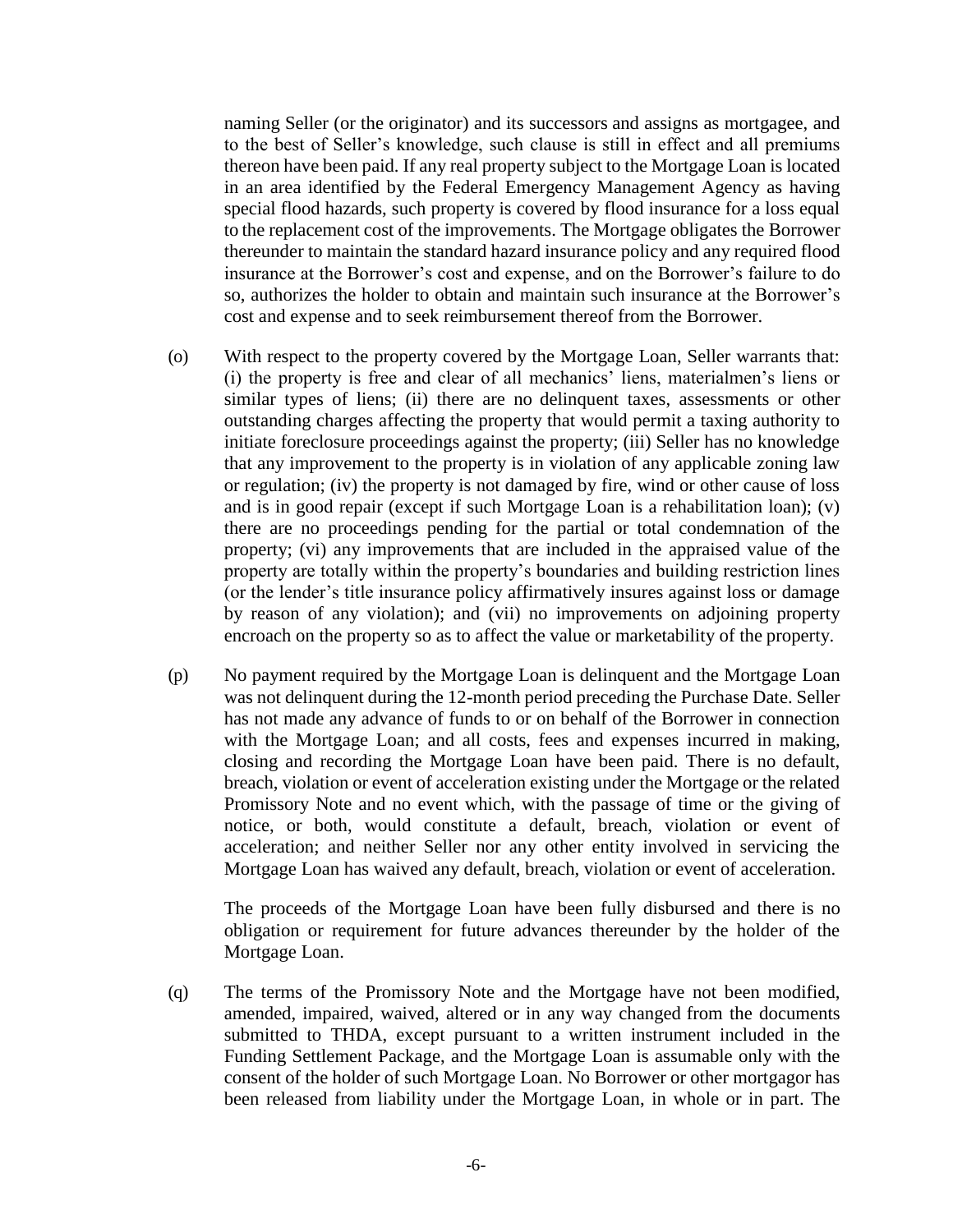Mortgage has not been satisfied, cancelled, subordinated or rescinded, and the property subject to the Mortgage Loan has not been released from the lien of the Mortgage, in whole or in part, nor has any instrument been executed that would affect any such satisfaction, cancellation, subordination, rescission or release.

- (r) All Mortgage Loan documents and all documents included in the Loan Submission Package have been completed, executed and delivered in the form and manner specified in the OA Guide and the Seller Guide, as applicable, and all originals and copies of such documents and all other documents, materials, and other information required to be submitted to THDA have been so submitted and are complete and accurate. All documents included in the Loan Submission Package and all other documents describing or otherwise relating thereto are in compliance with all applicable local, state and federal laws and regulations and orders. With respect to each Mortgage Loan, Seller is in possession of and will deliver to the THDA on or before the Lock Expiration Date a complete Loan Package in compliance with the OA Guide and the Seller Guide, as applicable.
- (s) Seller has no knowledge of any circumstances or conditions with respect to the Mortgage Loan, the Mortgage, the property subject to the Mortgage, or the Borrower or his credit standing that can reasonably be expected to (i) cause prudent private investors in the secondary market to regard the Mortgage Loan as an unacceptable investment; (ii) cause the Mortgage Loan to become delinquent; or (iii) adversely affect the value or marketability of the Mortgage Loan.
- (t) There is no material misstatement or omission in information supplied by Seller and Seller knows of no material misstatement or omission in information supplied by the Borrower in connection with the Mortgage Loan; provided that Seller's repurchase obligation shall apply if such a material misstatement or omission has been made despite Seller's lack of knowledge thereof.
- (u) There has been no fraud or misrepresentation on the part of any person or entity, including without limitation, the Borrower, any appraiser or any party involved in the origination or closing of the Mortgage Loan or the application of any insurance in relation to such Mortgage Loan.
- (v) Each Promissory Note is payable in monthly installments of principal and interest, with interest payable in arrears on a monthly basis at a fixed rate over an original term of not more than thirty (30) years, in amount sufficient to fully amortize the principal amount of such Mortgage Loan, without the payment of any disproportionate amount (balloon payment) at maturity.
- (w) The Mortgage Loan was not originated under low or limited documentation programs.
- (x) No selection procedures, other than those necessary to comply with the representations and warranties set forth herein have been utilized in selecting the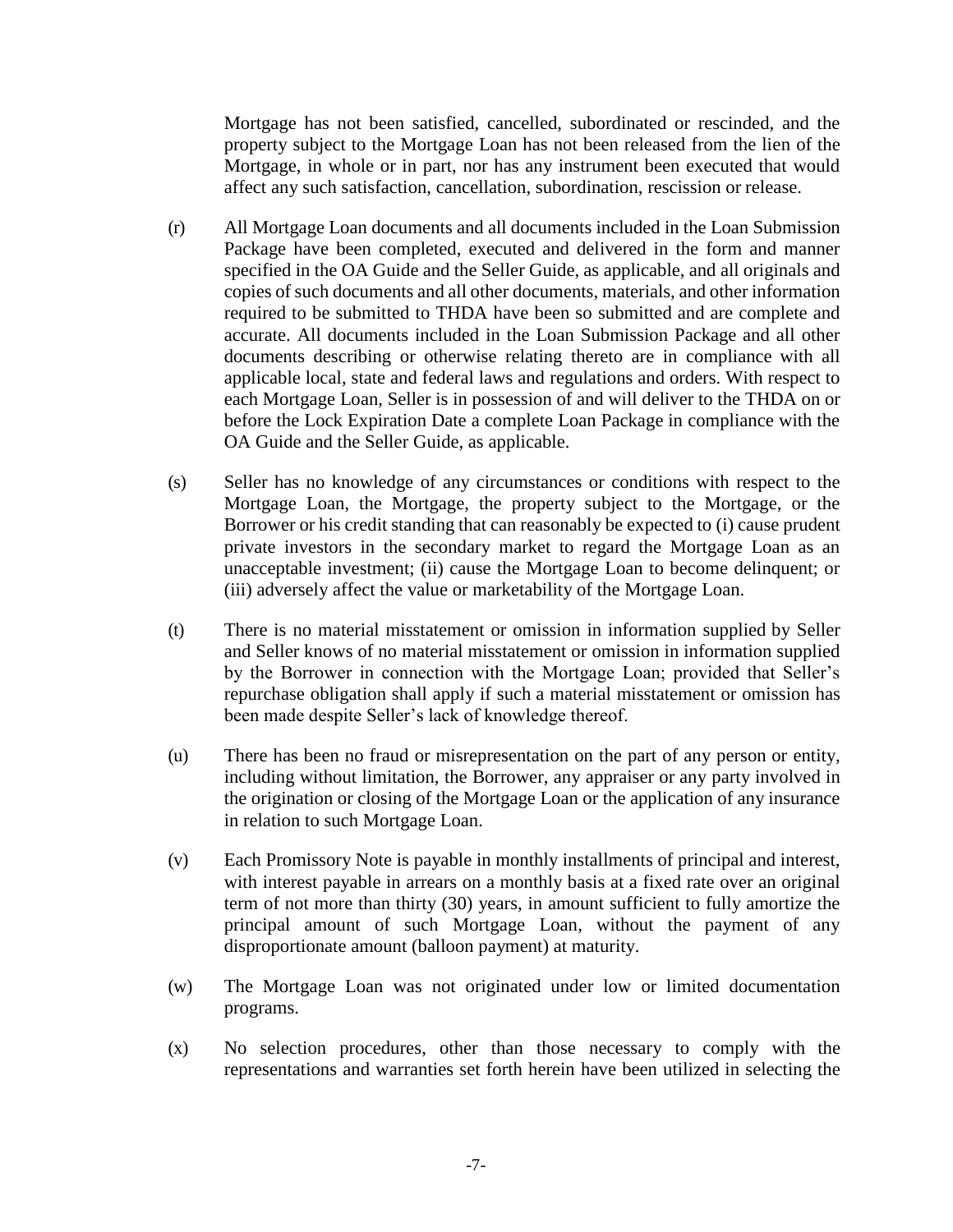Mortgage Loans from Seller's portfolio which would be adverse to the interest of THDA or any subsequent holder of the Mortgage Loans.

- (aa) Seller has not induced, solicited or knowingly received any advance of funds from a party other than the owner of the property subject to the Mortgage directly or indirectly, for the payment of any amount required by the Mortgage Loan.
- (bb) The related Mortgage contains customary and enforceable provisions such as to render the rights and remedies of the holder thereof adequate for the realization against the property subject to the Mortgage Loan of the benefits of the security provided thereby, including (i) by trustee'ssale, (ii) where permitted by law, power of sale and (iii) judicial foreclosure. There is no homestead or other exemption available to the Borrower which would interfere with such right to sell the property subject to the Mortgage Loan at a trustee's sale or under a power of sale, or the right to foreclose the Mortgage.
- (cc) The related Promissory Note is not, and has not been, secured by any collateral except the lien of the related Mortgage and the security interest of any applicable related security documents assigned pursuant to the assignment of Mortgage and the Mortgage was not given as collateral or security for the performance of obligations of any person or entity other than the Borrower.
- (dd) The property subject to the Mortgage is not cross-collateralized or cross-defaulted with any other property.
- (ee) Neither Seller nor any prior holder of the related Mortgage nor the Borrower has made any statement or taken any other action that would impair or invalidate the coverage provided by any primary mortgage guaranty, hazard or other insurance policy relating to the Mortgage Loan or the property subject to the Mortgage Loan.

Section 3.04. Representations and Warranties Relative to Seller. Seller represents and warrants, which representations and warranties shall be deemed continuing, and to the extent applicable, covenants, that:

- (a) Seller is duly organized, validly existing, and in good standing under the laws of the jurisdiction governing its creation and existence; is duly authorized and qualified to transact business in The State of Tennessee; and possesses all requisite power and authority to conduct its business and to execute, deliver and comply with its obligations under the terms of this Agreement.
- (b) Seller is a Mortgage Lender, licensed under the laws of the State of Tennessee or exempt from licensing and in good standing with the State of Tennessee and is adequately staffed to originate, sell and service Mortgage Loans to or for THDA. Seller's loan origination personnel are licensed to the extent required by applicable law. Seller is not presently under any cease and desist order or other order of a similar nature, temporary or permanent, formal or informal, of any federal or state authority, nor are there any proceedings presently in progress or to its knowledge contemplated which would, if successful, lead to the issuance of any such order.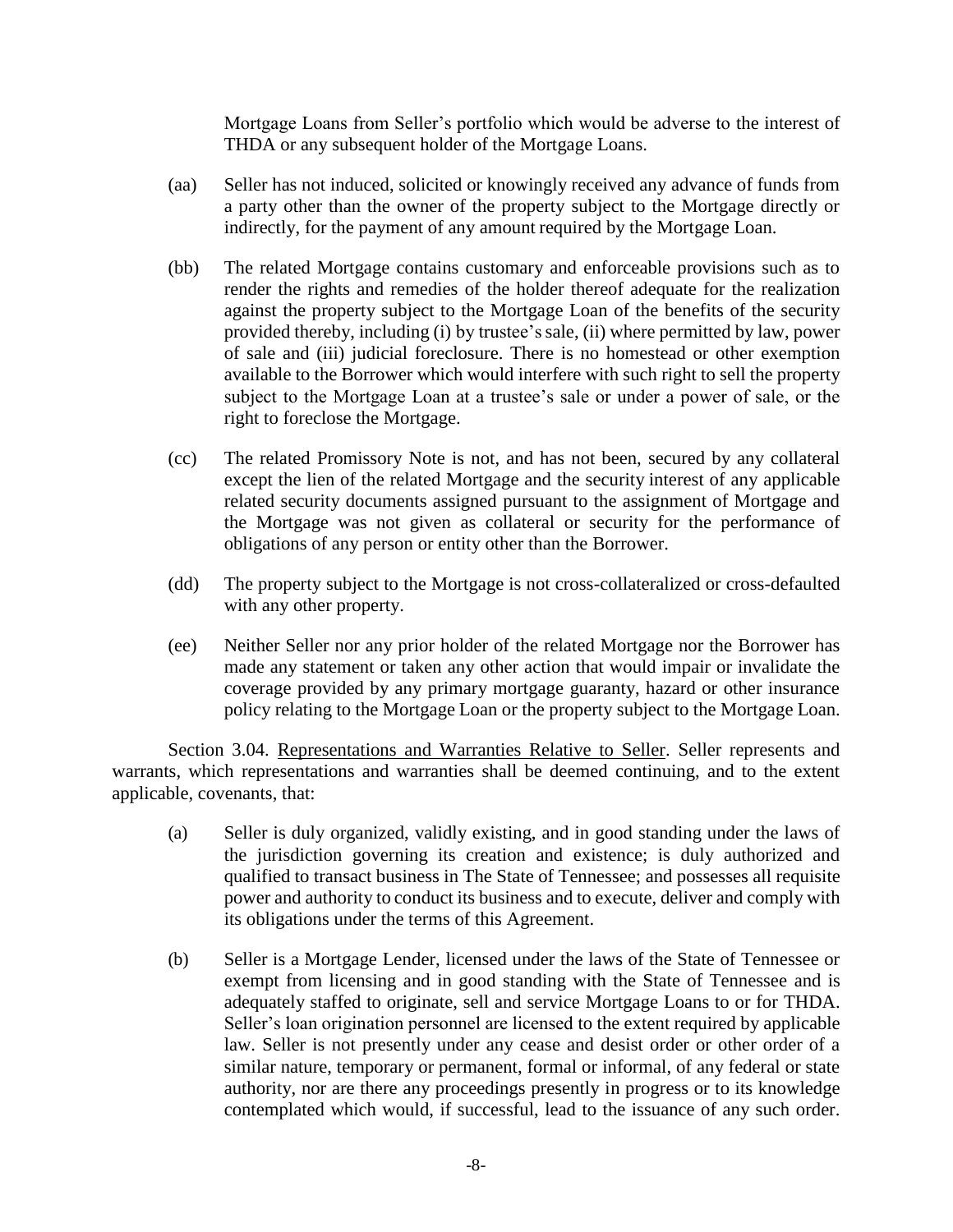During the term of this Agreement, Seller shall maintain (i) as one of its principal purposes the making of mortgage loans in its usual and regular course of business; (ii) all licenses required to transact mortgage lending and servicing business in The State of Tennessee; (iii) and such authorizations or licenses under Federal and State law and regulations to originate, sell and service the Mortgage Loans that it has agreed to sell to THDA.

- (c) Seller has the full power and authority to originate or acquire and hold each Mortgage Loan, to sell each Mortgage Loan and to execute, deliver and perform all transactions contemplated by this Agreement; this Agreement is a valid and binding agreement of Seller, enforceable according to its terms, except as may be limited by bankruptcy, insolvency or other debtor relief laws. The making and performance of this Agreement has been duly authorized by all necessary corporate action on the part of Seller. The execution and delivery of this Agreement by Seller in the manner contemplated herein and the performance and compliance with the terms hereof by it and the origination or acquisition by Seller of the Mortgage Loans will not violate (i) the instrument creating Seller or governing its operation, or (ii) any laws which could have any material adverse effect whatsoever upon the validity, performance or enforceability of any terms of this Agreement applicable to Seller, and will not constitute a default (or an event which, with notice or lapse of time or both, would constitute a material default) under, or result in the breach of, any material contract, agreement or other instrument to which Seller is a party or which may be applicable to Seller or any of its assets.
- (d) There is no litigation pending or, to Seller's knowledge, threatened, which, if determined adversely to Seller, would adversely affect the sale of the Mortgage Loans, the execution, delivery, performance or enforceability of this Agreement, or the ability of Seller to perform its obligations under this Agreement, or which would have a material adverse effect on the financial condition of Seller.
- (e) No consent, approval, authorization or order of any court or governmental agency or body is required for the execution, delivery and performance by Seller of, or compliance by Seller with this Agreement, the transfer and assignment of the Mortgage Loans or the consummation of the transactions contemplated by this Agreement.
- (f) Neither Seller nor any of its third party loan originators is in default with respect to any order or decree of any court or any order, regulation or demand of any federal, state, municipal or governmental agency, which default might have consequences that would materially and adversely affect its performance under this Agreement.
- (g) Seller has and will maintain, and will cause each of its third party originators to have and maintain, in effect at all times at Seller's expense Fidelity Coverage (or a Direct Surety Bond) and an Errors and Omissions Policy (including Mortgage Impairment Coverage) of the types, issued by companies, and in the amounts required by the OA Guide and/or the Seller Guide.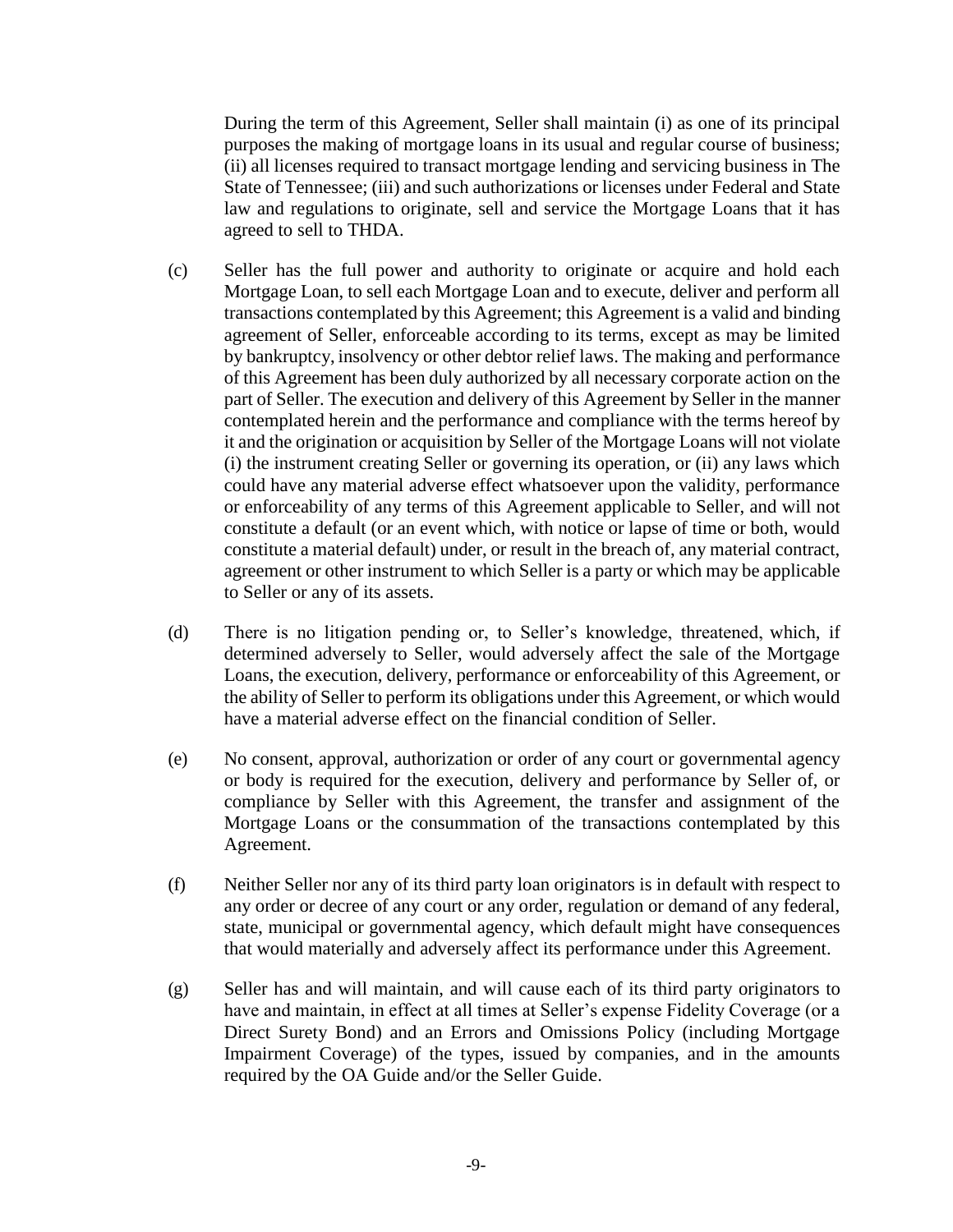- (h) If Seller sells any Conventional Mortgage Loan to THDA under this Agreement, Seller will be at the time of the origination of any Conventional Mortgage Loan, and at all times thereafter, an approved seller of conventional mortgage loans to and for FHLMC or FNMA, or be a member of the Federal Home Loan Bank.
- (i) Seller is not ineligible to participate in Federal Housing Administration ("FHA"), FNMA or FHLMC Programs.
- (j) As shown in its most recent audited annual financial statement, Seller is in compliance with any capital or net worth requirement imposed by a State or Federal regulatory authority with supervisory authority over it or its parent company or companies.
- (k) Seller has, and during the Term of this Agreement shall maintain, an adequate and reliable warehouse line of credit or other mortgage loan funding source in an amount sufficient to enable Seller to disburse Mortgage Loan proceeds at the time of Closing for all Mortgage Loans for which it has made a Firm Commitment.
- (l) As to each guaranteed or insured Mortgage Loan, Seller has complied and will comply with all rules and requirements of any guarantor or insurer in the performance of this Agreement.
- (m) Seller has complied and will comply, and will cause each of its third party originators to comply, with all state and federal laws prohibiting discrimination against borrowers on the basis of race, color, religion, sex, national origin, ancestry, sexual orientation, age, familial status or physical or mental disability and shall promptly report to THDA any claims of such discrimination raised in connection with the Mortgage Loans.
- (n) As more fully set forth in this Agreement, from time to time, Seller will report information relating to the Mortgage Loans to THDA and such other persons as may from time to time be designated by THDA, and will do every act and thing which may be necessary or required to perform its duties under the Agreement.
- (o) Seller agrees that without the prior written consent of THDA it will not cease legal existence or change its business structure or the majority ownership of its stock, beneficial interest or assets (including but not limited to a dissolution, change in type of entity, disposal of all or substantially all of its assets, acquisition of all or substantially all of the assets of another entity, consolidation with or merger of another entity into the Seller or of the Seller into another entity). Any request for THDA's consent shall be in writing, shall be delivered at least 60 days prior to the proposed change and shall describe in detail the nature of the changes being proposed and the impact such changes might have on its ability to serve in the capacity contemplated under this Agreement and the Master Loan Servicing Agreement, if applicable. Upon receipt of said notice, THDA will evaluate whether to allow Seller to continue to participate in the Program and if so, upon what terms, limitations or conditions.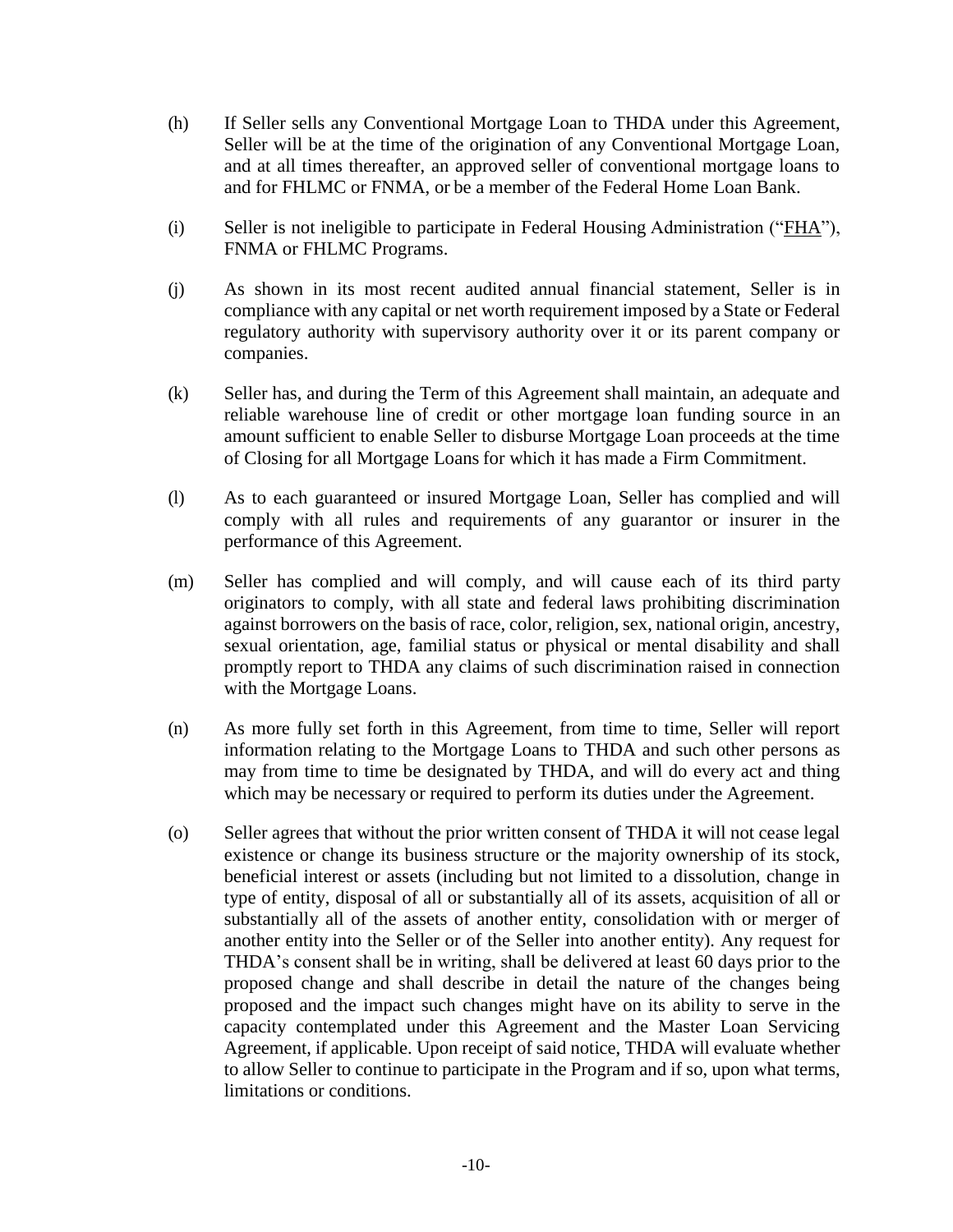- (p) Seller agrees to maintain its financial condition and liquidity position at or above the level at which it was approved, once it has been approved to be a participant by THDA. Seller shall give THDA immediate notice of any significant adverse changes in Seller's financial condition or liquidity position.
- (q) No information, certificate of an officer, statement furnished in writing, or report required hereunder, delivered to THDA or any other person as may from time to time be designated by THDA to receive the same, will contain any untrue statement of a material fact or omit a material fact necessary to make the information, certificate, statement or report not misleading.
- (r) Seller meets all of the eligibility criteria specified in the OA Guide.
- (s) Seller does not believe, nor does it have any reason or cause to believe, that it cannot perform each and every covenant contained in this Agreement.

Section 3.05. Seller Not THDA's Agent. The parties hereto agree that Seller is not and shall not hold itself out to be an agent of THDA. In particular, Seller agrees that Seller acts strictly for its own account in committing itself to make, and in making, any Mortgage Loan, and THDA shall not acquire any interest or incur any obligation in or under any Mortgage Loan until purchased pursuant to this Agreement.

## **ARTICLE 4 DEFECTS, NON-SUBMISSION AND REPURCHASE**

<span id="page-10-0"></span>Section 4.01. Repurchase. Seller agrees to repurchase any Mortgage Loan and the appurtenant servicing rights upon demand if: (1) any documents constituting a part of the Loan Submission File or Resold Loan Submission File are determined at any time, in the judgment of THDA, to be defective or inaccurate in any respect, or any representation or warranty of Seller in this Agreement or in any Seller's certification contemplated by this Agreement is, in the judgment of THDA, untrue as to any matter, or (2) any government sponsored enterprise or other third party that purchases a Resold Loan requires THDA to repurchase such Resold Loan due to circumstances resulting from a breach by Seller of any of Seller's representations and warranties contained in [Article 3 o](#page-1-0)f this Agreement.

Section 4.02. Procedure.

- (a) THDA agrees to notify Seller in writing of the existence of any fact known to THDA giving rise to any obligations of Seller under this [Article 4.](#page-10-0) Seller shall have thirty (30) days after its receipt of such notification within which to: (i) repurchase such Mortgage Loan; or (ii) submit further information to THDA and to request that THDA reconsider the basis upon which the repurchase request was made.
- (b) In the event THDA rejects a reconsideration request of Seller, and reconfirms its repurchase request, Seller shall: (i) repurchase such Mortgage Loan within thirty (30) days after the date THDA delivers its reconfirmation of the repurchase request, or (ii) cure the deficiencies identified by THDA to the satisfaction of THDA within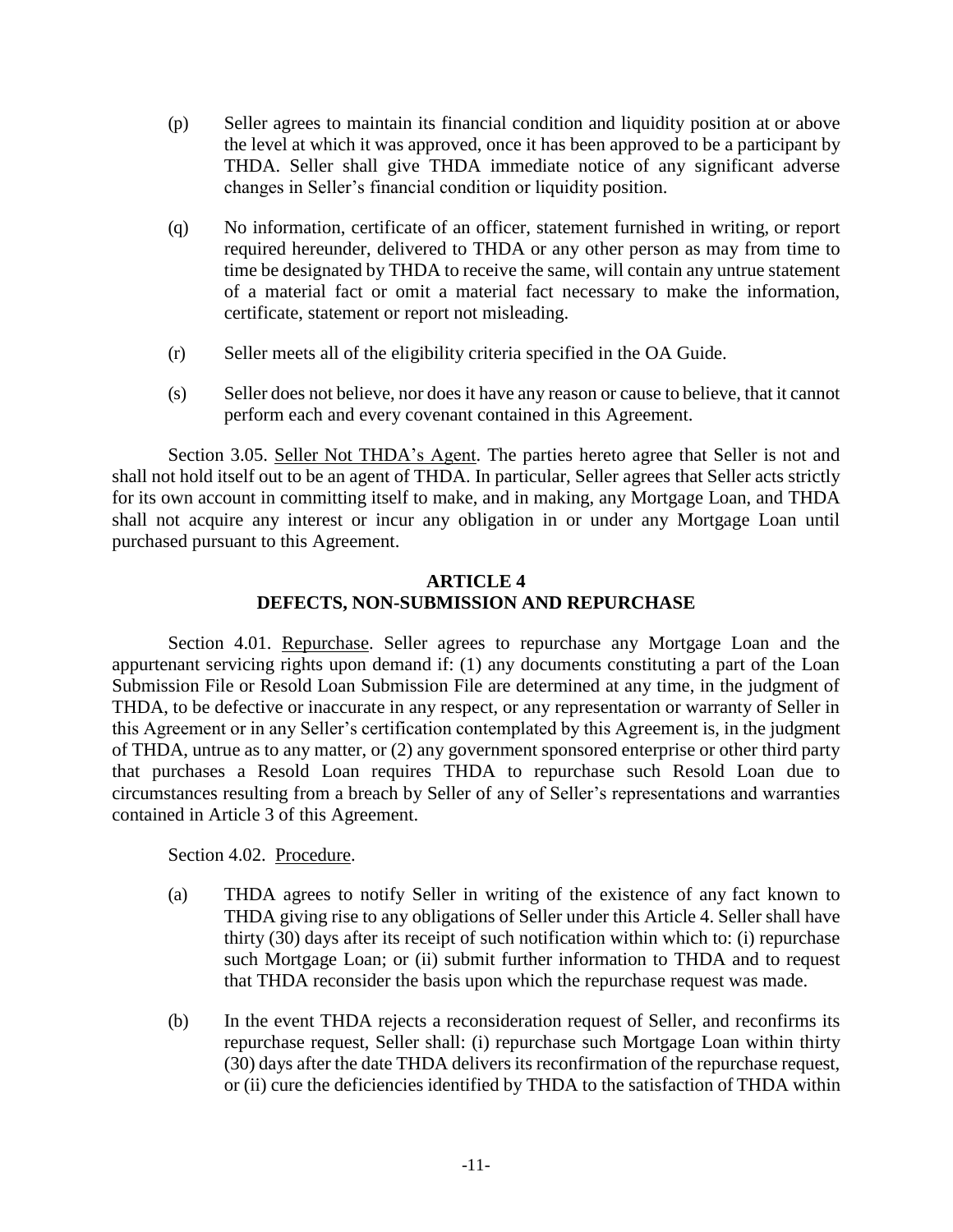thirty (30) days after its receipt of THDA's rejection of the reconsideration request; or, (iii) at the sole discretion of THDA, substitute another Mortgage Loan.

- (c) In the event of a repurchase, the repurchase price for any Mortgage Loan repurchased hereunder shall be the purchase price paid by THDA in respect of principal for such loan, plus accrued and unpaid interest on the Mortgage Loan through the date of repurchase, plus any other amounts which THDA has been required to advance on the Mortgage Loan, plus any other applicable fees or charges, minus amounts received in reduction of the principal balance after the date of purchase of such Mortgage Loan. Additionally, if THDA purchased the related Servicing Rights, Seller shall repurchase the related Servicing Rights at a rate equal to the original Service Release Premium rate. Upon repurchase, THDA shall undertake all actions and execute such instruments as are necessary to vest in Seller all right, title and interest in the Mortgage Loan and, if applicable, any related Servicing Rights, and shall deliver to Seller the Related Escrow Account Balances and all servicing records, if any, related to the Mortgage Loan.
- (d) THDA may elect, in its sole discretion, to waive any repurchase request upon such terms and conditions as THDA may establish (for example, where the parties have entered into an indemnification agreement related to the Mortgage Loan); provided, however, that any such election by THDA as to such waiver shall not be deemed a waiver of THDA's right to enforce the provisions of this [Article 4](#page-10-0) as to: (i) a breach in the Agreement which was not the subject of such repurchase request with respect to such Mortgage Loan; or (ii) any other Mortgage Loan.

Section 4.03. Repurchase on Third-Party Origination. Seller agrees that Seller's obligation to repurchase any Mortgage Loan in accordance with the terms hereof shall not be excused in the event such Mortgage Loan was originated by a third-party originator and Seller, for whatever reason (such as insolvency or cessation of business by that third-party originator) cannot compel that third-party originator to repurchase the Mortgage Loan.

Section 4.04. Non-Exclusive Remedy. The repurchase option set forth above shall not be exclusive, but shall be in addition to all other remedies available to THDA under this Agreement, including, if applicable, the current limitation on Late Delivery Penalty described in the Seller Guide.

## **ARTICLE 5 AUDIT**

Section 5.01. Examination of Records. THDA shall have the right, at any time and from time to time, during normal business hours, to examine and audit any and all of Seller's records or accounts pertaining to any Mortgage Loan purchased by THDA. Without limiting the foregoing:

- (a) THDA may audit Seller periodically to test for compliance with the requirements set forth in this Agreement and the OA Guide.
- (b) THDA shall provide reasonable notice to the Seller of the beginning date of any audit and may request that specific files, records and materials be made available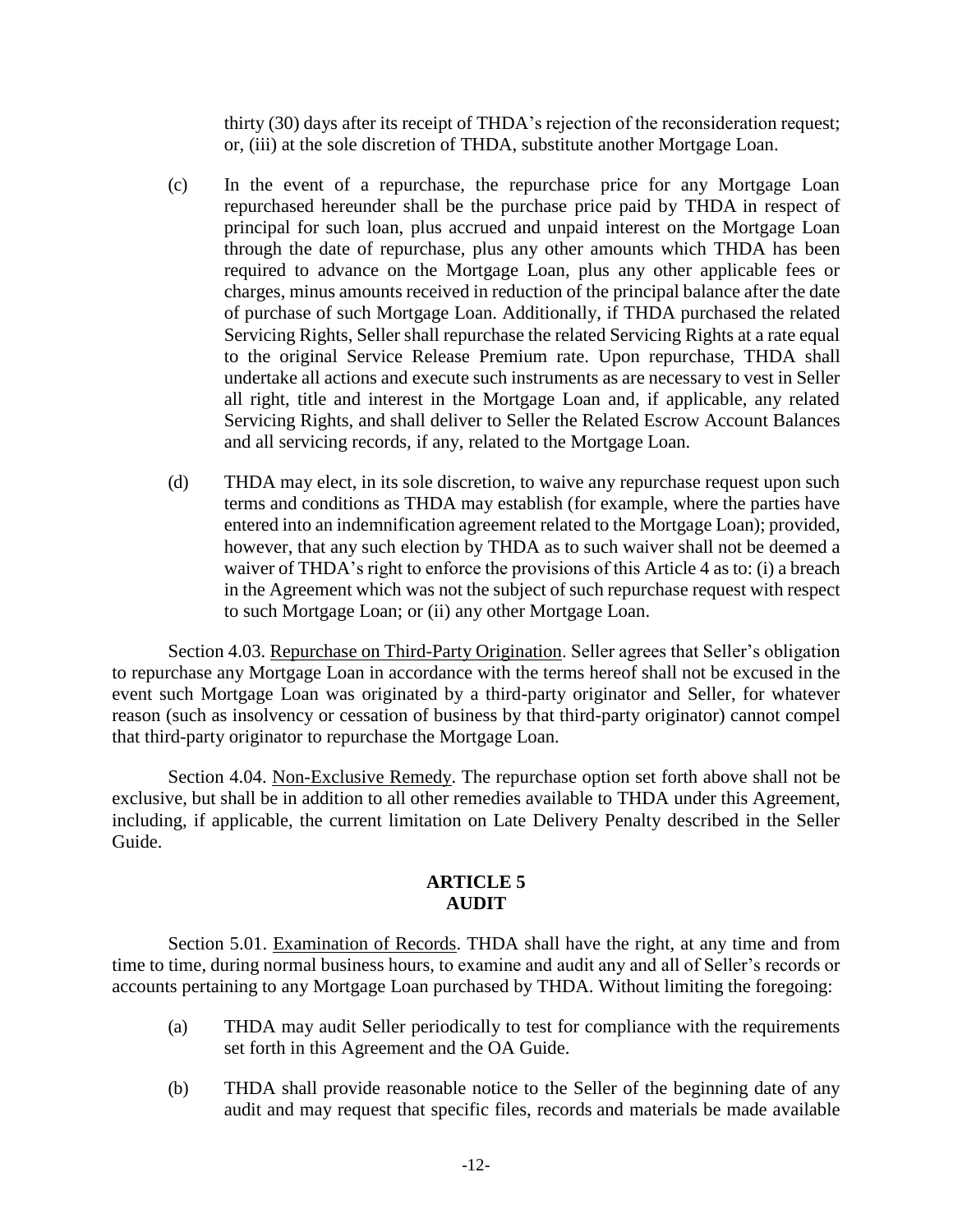to THDA. Representative(s) of THDA may conduct the audit at the offices of the Seller, or may request the Seller to deliver files, records or other appropriate material to THDA's office for the audit. Seller shall provide working space for THDA representative(s) and deliver such records, files and materials by the date(s) specified by THDA.

- (c) The audit scope may include, but not be limited to, such areas as: (i) compliance with THDA requirements and Federal and State laws and regulations, (ii) underwriting quality, (iii) compliance with FNMA, FHLMC, FHA or VA requirements, (iv) document retention, (v) cash control, escrow accounting and remittance compliance, and (vi) activities of third party originators.
- (d) Seller agrees to take corrective actions to cure any deficiencies or violations of the applicable requirements that are found through the audits. When timely and adequate corrections are not (or cannot) be completed to the satisfaction of THDA, Seller will be deemed to be in Default and THDA may pursue any and all remedies outlined in this Agreement, the OA Guide and the Servicing Guide.
- (e) THDA will review annually, as part of the annual certification process, the lenders' quality control findings on 10% of all THDA FNMA/FHLMC loans to determine that a quality control review is being completed.

Section 5.02. Submission of Documents. Seller shall furnish to THDA such documents as THDA, in its sole discretion and from time to time, deems necessary in order to determine that neither the Seller nor any of the Mortgage Loans is in breach of any provision of this Agreement.

Section 5.03. Submission of Annual Reports and Certifications. Seller shall, in accordance with the OA Guide, furnish to THDA annually, within ninety (90) days after the end of Seller's fiscal year: (a) its audited financial statements prepared under generally accepted accounting principles, including the opinion of an independent public accountant reasonably acceptable to THDA; and (b) an Annual Certification.

Section 5.04. Compliance with Applicable Law. In originating and enforcing Mortgage Loans, Seller covenants to comply with all applicable local, State, and Federal laws, including without limitation those that relate to fair housing, equal credit opportunity, truth in lending, settlement procedures, fair debt collection practices, fair credit reporting, information reporting requirements of the Federal and State governments, notice of servicing assignment, persons with disabilities, Fair Housing and wrongful discrimination in residential lending, and privacy and data security.

Section 5.05. Prearranged Refinancing Agreements. Seller hereby agrees that it shall not, nor shall it permit any Affiliate or Affiliated Person, to directly, actively solicit, target or facilitate in any way, an application to refinance a mortgage loan that has been sold to THDA under the terms of the Resold Loans Purchase Agreement, during the first one hundred eighty (180) days following closing of the loan. Should the refinance of the mortgage loan by the Seller, its Affiliate or Affiliated Person happen during the first one hundred eighty (180) days defined above, the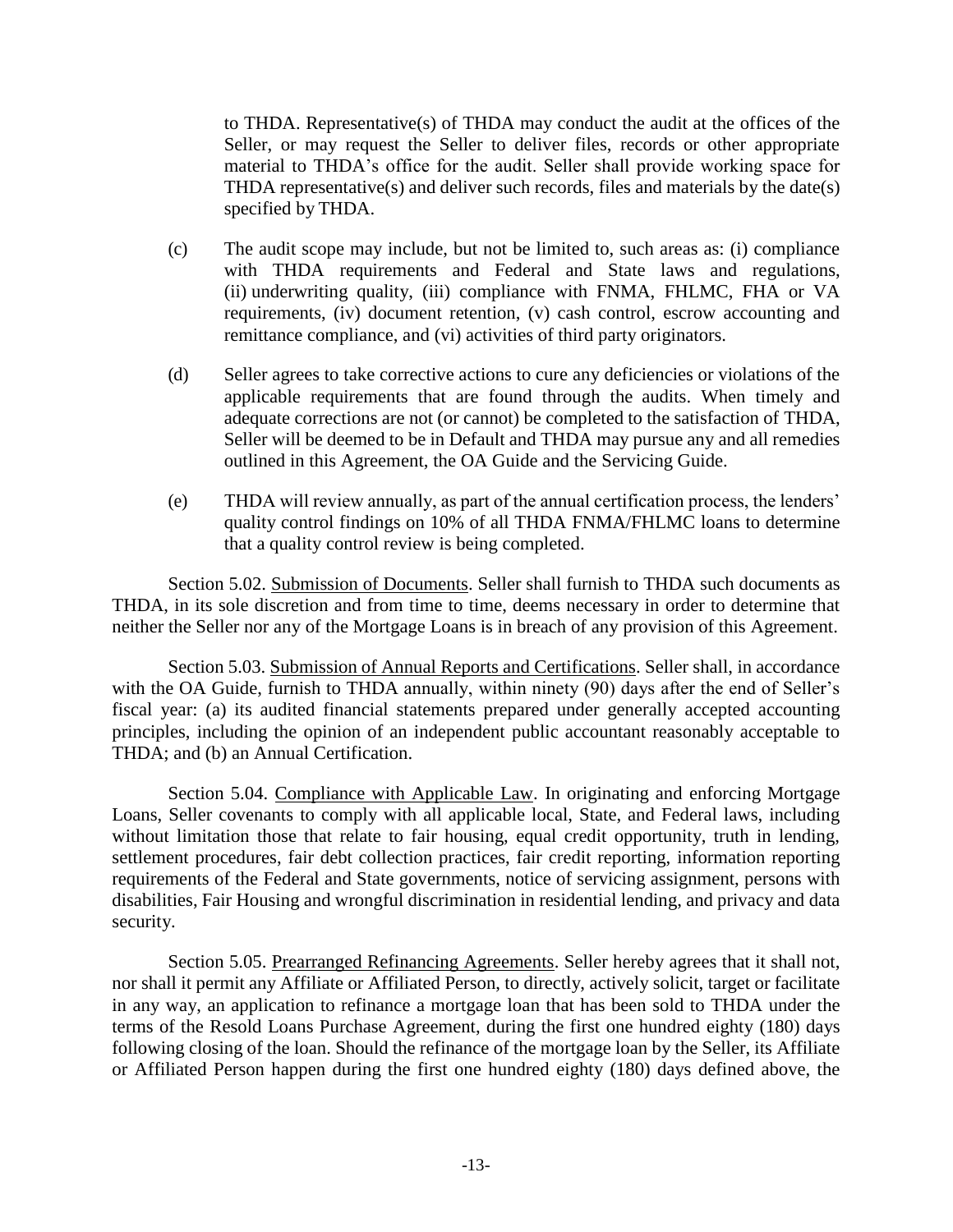<span id="page-13-1"></span>Seller is obligated to refund THDA the full amount of the Servicing Released Premium that was paid by THDA at the time of loan funding.

## **ARTICLE 6 REMEDIES**

Section 6.01. Remedies upon Breach. THDA shall have all remedies available at law or in equity including, but not limited to, equitable relief by way of injunction (mandatory or prohibitory) to prevent the breach or threatened breach of any provisions of this Agreement or to enforce performance thereof. All remedies shall be cumulative, and the exercise by THDA of any one or more of them shall not in any way alter or diminish the rights of THDA to any other remedy provided in this Agreement or by law. In the event of a default and/or breach by Seller of this Agreement, THDA shall be entitled to reimbursement from Seller of all of its costs in enforcing this Agreement, including any reasonable or necessary attorneys' and accountants' fees and costs.

Section 6.02. Indemnification. Seller agrees to indemnify and hold THDA harmless from and against any and all loss, cost or liability (including reasonable attorneys' fees) for failure on the part of Seller in connection with the making of any Mortgage Loan to comply with this Agreement, the OA Guide, the Seller Guide or any state or federal law or regulation. This provision shall survive any termination of this Agreement.

Section 6.03. Right of Offset. THDA shall have the right to deduct any penalties, fees, taxes, or other charges or obligations of any kind owed by Seller to THDA from any amount to be paid Seller under the terms of this Agreement.

# <span id="page-13-0"></span>**ARTICLE 7 TERMINATION**

Section 7.01. Term of Agreement. This Agreement shall continue in full force and effect for as long as Seller is originating Mortgage Loans or until sooner terminated in accordance with the terms hereof.

Section 7.02. Voluntary Resignation or Termination of Participation.

- (a) Should Seller wish to resign from its obligations and duties under this Agreement or should THDA wish to terminate this Agreement for any reason whatsoever, Seller or THDA shall provide written notice of termination at least thirty (30) days prior to the date of termination, unless Seller shall have breached this Agreement, in which case the provisions of [Section 7.03 s](#page-14-0)hall apply.
- (b) On the effective date of termination of this Agreement, all loan files and all funds on deposit in connection with the Mortgage Loans shall be immediately transferred to THDA and a final accounting made as to all funds received by Seller.
- (c) In addition to THDA's rights set forth in [Article 4,](#page-10-0) which shall survive termination of this Agreement, after THDA shall have reviewed the files with respect to the Mortgage Loans, THDA may require Seller to repurchase any loans that THDA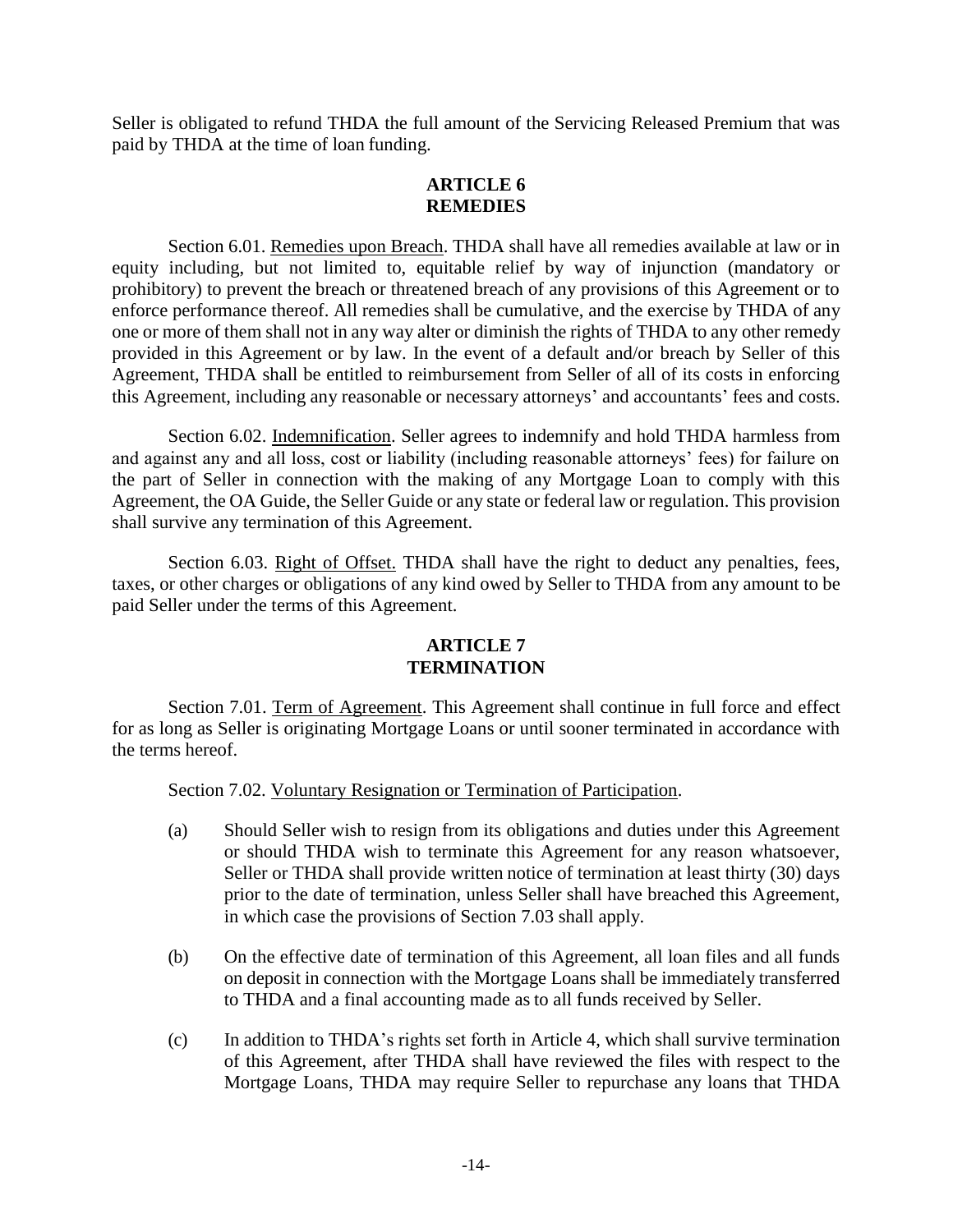determines are not in compliance with this Agreement or the OA Guide or Seller Guide, as applicable.

<span id="page-14-0"></span>Section 7.03. Involuntary Termination of Seller.

- (a) THDA may immediately terminate this Agreement upon the occurrence of any one or more of the following events.
	- (i) If a representation or warranty of Seller to THDA in this Agreement shall be untrue or inaccurate in any respect.
	- (ii) Failure of Seller to duly observe or perform in any respect any covenant, condition, obligation or agreement in this Agreement or the OA Guide or Seller Guide, as applicable.
	- (iii) Failure of Seller to repurchase a Mortgage Loan or to correct defects or deficiencies with respect to Mortgage Loans in accordance with this Agreement or the OA Guide or Seller Guide, as applicable.
	- (iv) Failure of Seller to comply with the terms of any Master Loan Servicing Agreement executed by and between Seller and THDA.
	- (v) Decree or order of a court, agency or supervisory authority having jurisdiction in the premises appointing a conservator, receiver or liquidator in any insolvency, readjustment of debt, marshalling of assets and liabilities or similar proceeding affecting Seller or substantially all of its properties, or for the winding-up or liquidation of its affairs.
	- (vi) Consent by Seller to the appointment of a conservator, receiver or liquidator in any insolvency, readjustment of debt, marshalling of assets and liabilities or similar proceeding affecting Seller or substantially all of its properties.
	- (vii) Admission in writing by Seller of its inability to pay debts generally as they mature, or the filing of a petition to take advantage of any applicable bankruptcy or insolvency statute, or the making of an assignment for the benefit of creditors.
- (b) If any of the events specified in this [Section 7.03 s](#page-14-0)hall occur, Seller shall give written notice to THDA of any such breach of this Agreement within two (2) days after the happening of such event.
- (c) In the event of a termination pursuant to this [Section 7.03,](#page-14-0) all loan files and all funds on deposit in connection with the Mortgage Loans shall be immediately transferred to THDA and a final accounting made asto all funds received by Seller. Should Seller fail to immediately transfer the files or funds, THDA may obtain access to Seller's premises or wherever the files or funds are located in order to take physical possession of same. All costs and expenses incurred by Seller or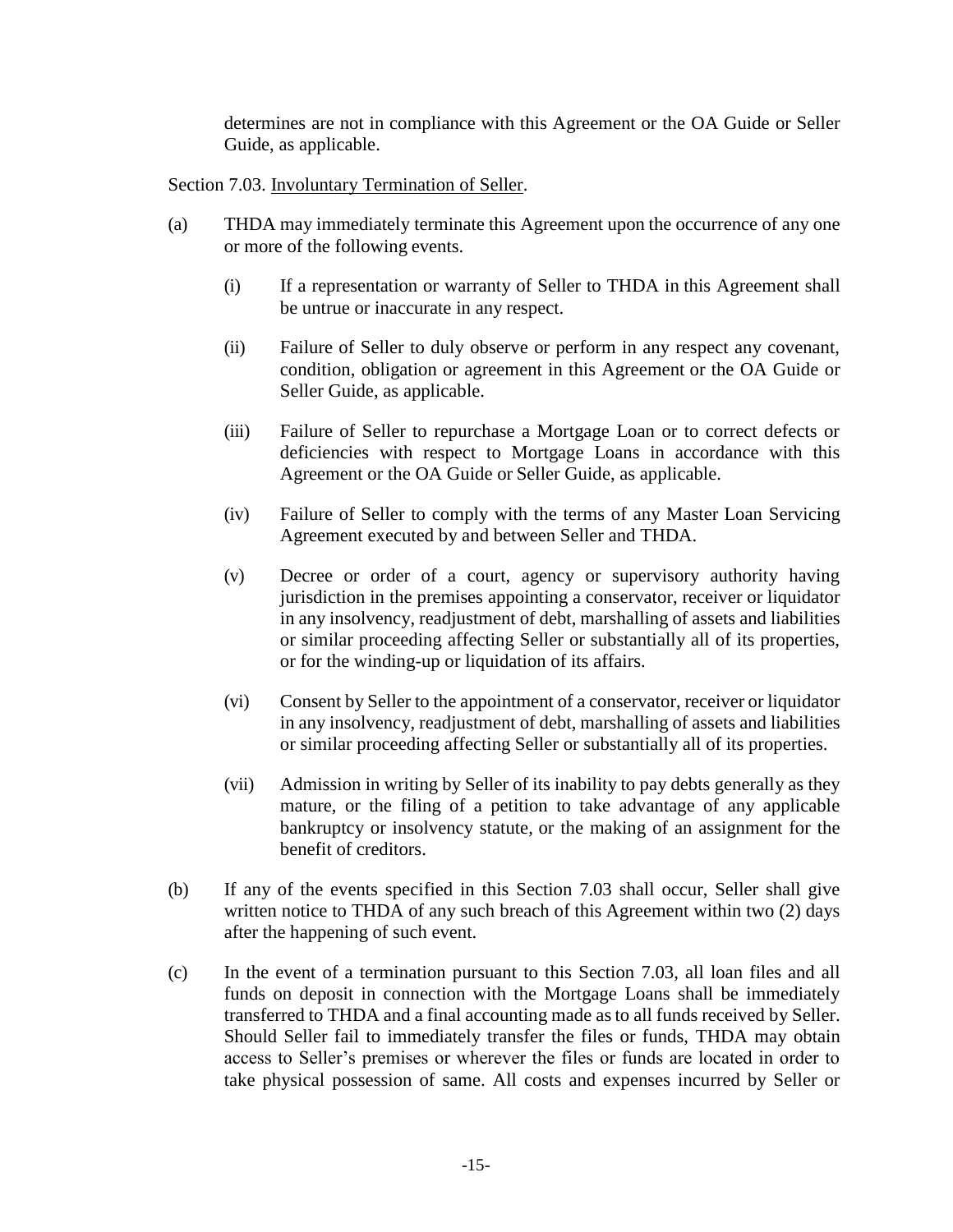THDA pursuant to this [Section 7.03 s](#page-14-0)hall be paid or reimbursed by Seller, or set off by THDA against any funds otherwise due to Seller pursuant to this Agreement.

(d) In addition to THDA's rights set forth in [Article 4,](#page-10-0) which shall survive termination of this Agreement, after THDA shall have reviewed the loan files, THDA may require Seller to repurchase any loans which THDA finds are not in compliance with the Agreement or the OA Guide or Seller Guide, as applicable.

<span id="page-15-0"></span>Section 7.04. No Liability for Removal of Seller. THDA shall not be liable in any respect for the termination of Seller pursuant to this [Article](#page-13-0) 7.

## **ARTICLE 8 MISCELLANEOUS**

Section 8.01. THDA Authorized. THDA represents and warrants to Seller that THDA's execution of this Agreement has been duly authorized.

Section 8.02. Waiver. The provisions of this Agreement cannot be waived or modified unless such waiver or modification is in writing and approved by THDA.

Section 8.03. Trademarks and Other Intellectual Property. Without the prior, express written consent of THDA, Seller shall not use THDA's trade names, trademarks, trade dress or other intellectual property.

Section 8.04. Survival of Agreement. All agreements, representations and warranties contained herein or made in writing by or on behalf of Seller in connection with the transactions contemplated hereby shall survive the execution and delivery of this Agreement, the sale or delivery of the Mortgage Loans and payment therefore, any disposition thereof by THDA and any investigation at any time made by THDA. The provisions o[f Article 4,](#page-10-0) [Article 6](#page-13-1) an[d Article 8 s](#page-15-0)hall survive termination of this Agreement.

Section 8.05. Governing Law. This Agreement shall be governed by the laws of The State of Tennessee.

Section 8.06. Jurisdiction. Seller hereby consents to the jurisdiction of the courts of The State of Tennessee for any proceeding in connection with this Agreement.

Section 8.07. Severability. Invalidation of any one of the provisions of this Agreement, by judgment or court order, shall in no way affect any other provisions herein contained, which provisions shall remain in full force and effect.

Section 8.08. Assignment. This Agreement may not be assigned by Seller without the written consent of THDA. This Agreement and all obligations and rights arising hereunder shall bind and inure to the benefit of THDA and Seller and their respective successors in interest and permitted assigns, including any person or entity to whom THDA may transfer any Mortgage Loan and/or its rights under this Agreement with respect thereto.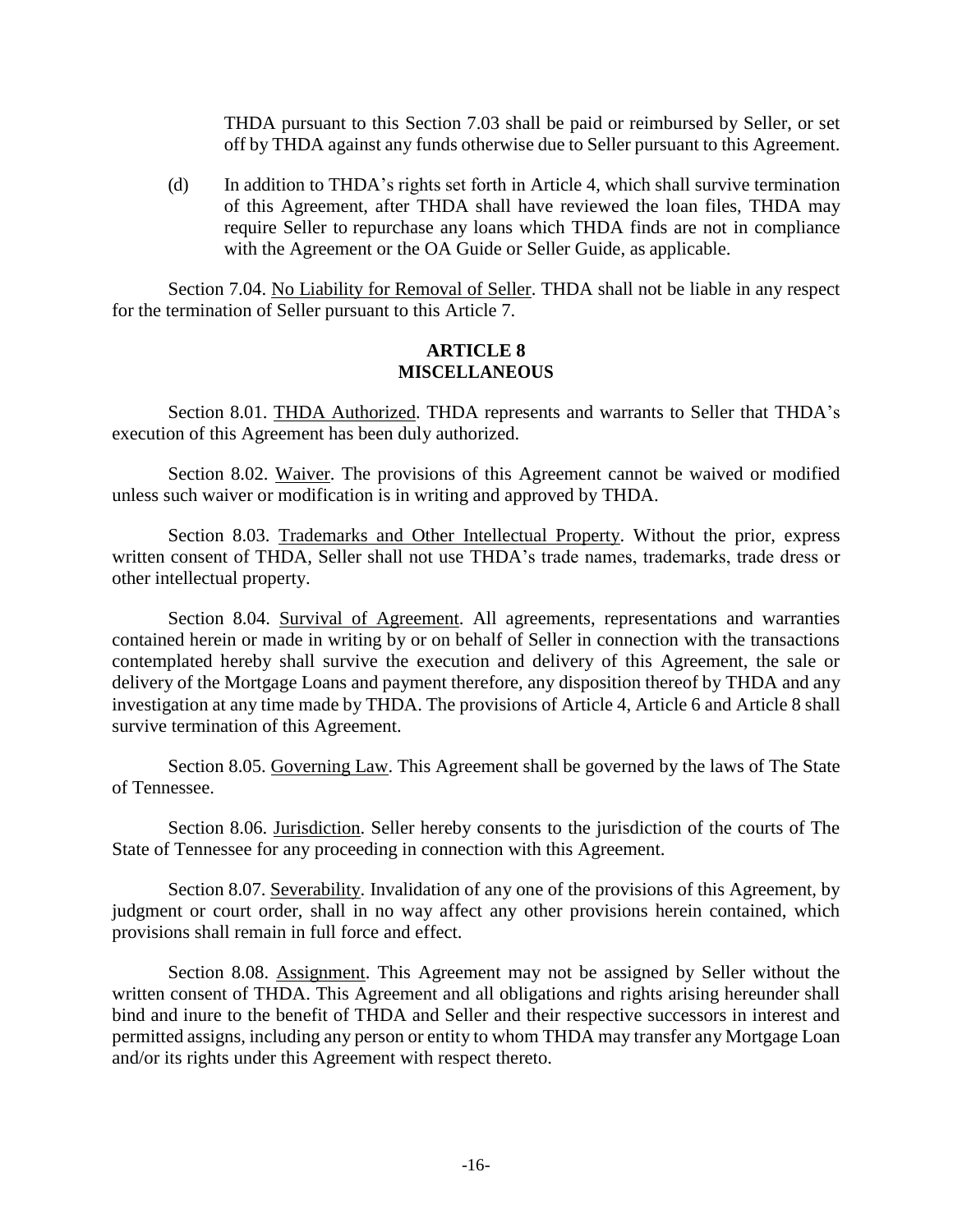Section 8.09. Notices. All notices, certificates or other communications hereunder shall be in writing and deemed given when delivered or three (3) days after mailing by certified or registered mail, postage prepaid, return receipt requested, addressed to Seller at its address set forth on the cover page of this Agreement or to THDA at ATTN: Single Family Loan Operations, 502 Deaderick Street, 3<sup>rd</sup> Floor, Nashville, TN 37243. THDA or Seller may, by notice given hereunder, designate any further or different address to which subsequent notices, certificates and other communications shall be sent.

Section 8.10. Further Assurances and Corrective Instruments. To the extent permitted by law, THDA and Seller agree that each will, from time to time, execute, acknowledge and deliver, or cause to be executed, acknowledged and delivered, such supplements hereto and such further instruments as may reasonably be required or appropriate to further express the intention, or to facilitate the performance, of this Agreement.

Section 8.11. Counterparts. This Agreement may be executed in any number of counterparts, each of which shall be an original, however, all such counterparts shall together constitute one and the same instrument.

Section 8.12. Headings. The headings of the various sections of this Agreement have been inserted for convenience of reference only, and shall not be deemed to be a part of this Agreement.

Section 8.13. Gender. Words or any gender used in this Agreement shall be held and construed to include any other gender, and words in the singular shall be held and construed to include the plural, unless this Agreement or the context otherwise requires.

# **[EXECUTION PAGE FOLLOWS]**